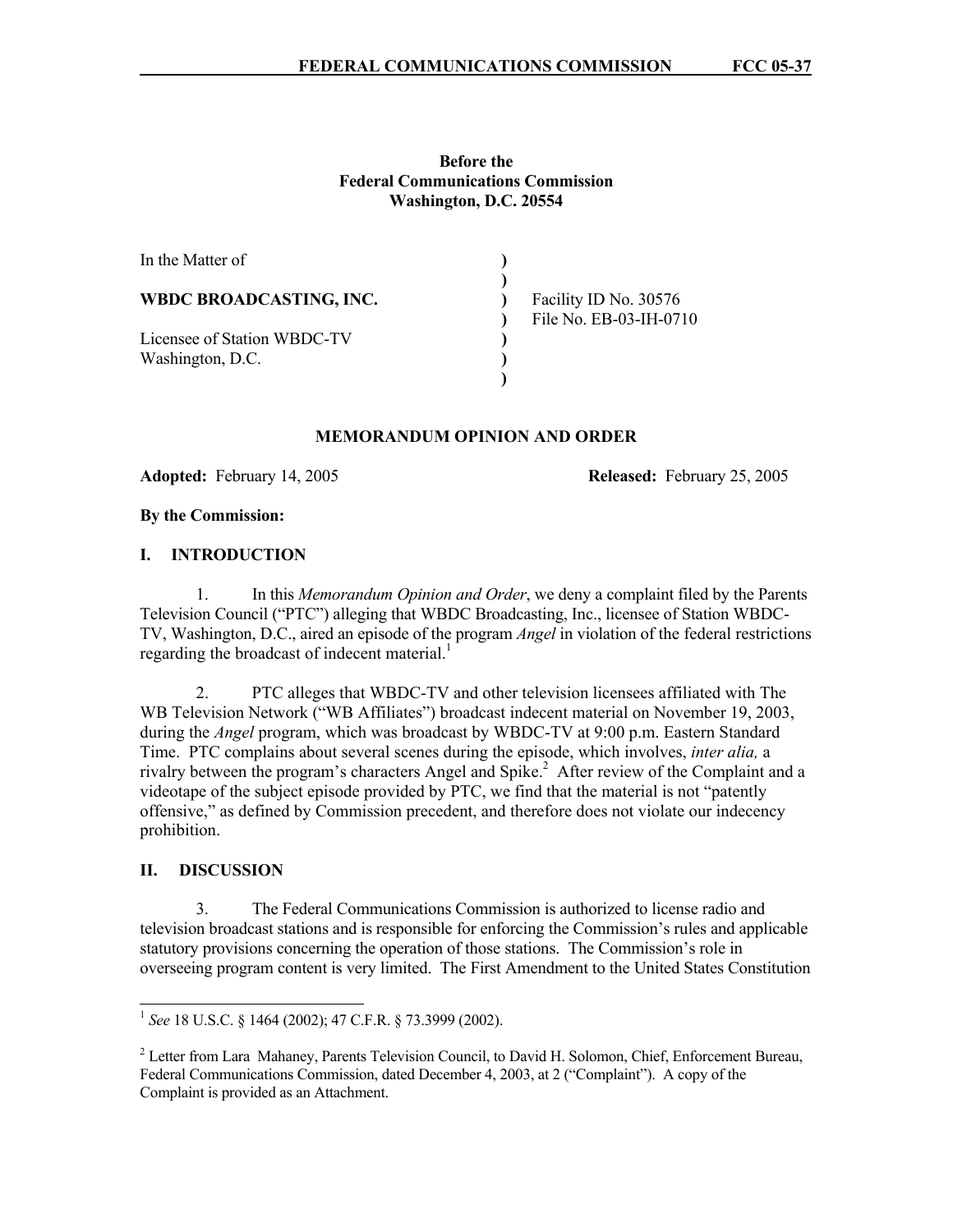and section 326 of the Communications Act of 1934, as amended (the "Act"), prohibit the Commission from censoring program material and from interfering with broadcasters' freedom of expression.<sup>3</sup> The Commission does, however, have the authority to enforce statutory and regulatory provisions restricting obscenity, indecency and profanity. Specifically, it is a violation of federal law to broadcast obscene, indecent or profane programming. Title 18 of the United States Code, section 1464 prohibits the utterance of "any obscene, indecent or profane language by means of radio communication."<sup>4</sup> Consistent with a subsequent statute and court case, section 73.3999 of the Commission's rules provides that radio and television stations shall not broadcast obscene material at any time, and shall not broadcast indecent material during the period 6 a.m. through 10 p.m.. <sup>6</sup> The Commission may impose a monetary forfeiture, pursuant to section  $503(b)(1)$  of the Act,<sup>7</sup> upon a finding that a licensee has broadcast obscene, indecent or profane material in violation of 18 U.S.C. § 1464 and section 73.3999 of the rules.

## **A. Indecency Analysis**

4. Any consideration of government action against allegedly indecent programming must take into account the fact that such speech is protected under the First Amendment.<sup>8</sup> The federal courts consistently have upheld Congress's authority to regulate the broadcast of indecent speech, as well the Commission's interpretation and implementation of the governing statute.<sup>9</sup> Nevertheless, the First Amendment is a critical constitutional limitation that demands that, in such determinations, we proceed cautiously and with appropriate restraint.<sup>10</sup>

5. The Commission defines indecent speech as language that, in context, depicts or describes sexual or excretory activities or organs in terms patently offensive as measured by contemporary community standards for the broadcast medium.<sup>11</sup>

4 18 U.S.C. § 1464.

 $\overline{a}$ 

5 Public Telecommunications Act of 1992, Pub. L. No. 102-356, 106 Stat. 949 (1992), *as modified by Action for Children's Television v. FCC,* 58 F.3d 654 (D.C. Cir. 1995) (*en banc*), *cert. denied,* 516 U.S. 1043 (1996) ("*ACT III*").

6  *See* 47 C.F.R. § 73.3999.

<sup>7</sup> *See* 47 U.S.C. § 503(b)(1). *See also* 47 U.S.C. § 312(a)(6) (authorizing license revocation for indecency violations).

8 U.S. CONST., amend. I; *See Action for Children's Television v. FCC*, 852 F.2d 1332, 1344 (D.C. Cir. 1988) ("*ACT I*").

<sup>9</sup> *FCC v. Pacifica Foundation*, 438 U.S. 726 (1978). *See also ACT I*, 852 F.2d at 1339; *Action for Children's Television v. FCC,* 932 F.2d 1504, 1508 (D.C. Cir. 1991)*, cert. denied,* 503 U.S. 914 (1992) ("*ACT II*"); *ACT III.*

<sup>10</sup> *ACT I, 852 F.2d at 1344 ("Broadcast material that is indecent but not obscene is protected by the First* Amendment; the FCC may regulate such material only with due respect for the high value our Constitution places on freedom and choice in what the people may say and hear."); *id.* at 1340 n.14 ("the potentially chilling effect of the FCC's generic definition of indecency will be tempered by the Commission's restrained enforcement policy.").

<sup>11</sup> *Infinity Broadcasting Corporation of Pennsylvania,* Memorandum Opinion and Order, 2 FCC Rcd 2705

<sup>3</sup> U.S. CONST., amend. I; 47 U.S.C. § 326 (2002).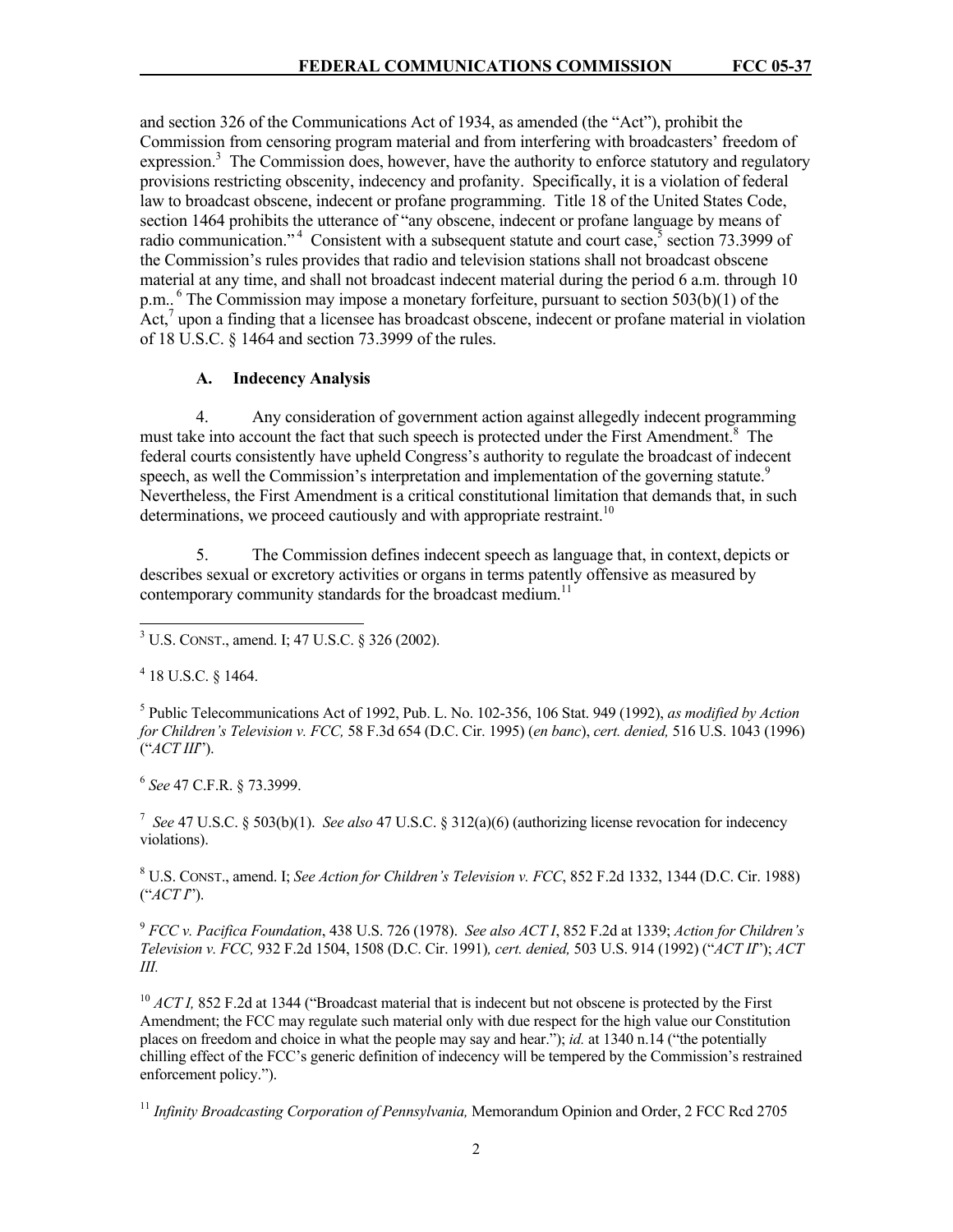Indecency findings involve at least two fundamental determinations. First, the material alleged to be indecent must fall within the subject matter scope of our indecency definition—that is, the material must describe or depict sexual or excretory organs or activities. . . . Second, the broadcast must be *patently offensive* as measured by contemporary community standards for the broadcast medium.<sup>12</sup>

 6. The material aired during the *Angel* program depicts sexual activities and, therefore, warrants further scrutiny to determine whether it is patently offensive as measured by contemporary community standards. For the reasons set forth below, however, we conclude that the material is not patently offensive, and therefore, not indecent.

 7. In making indecency determinations, the Commission has indicated that the "*full context* in which the material appeared is critically important,"<sup>13</sup> and has articulated three "principal factors" for its analysis: "(1) the *explicitness or graphic nature* of the description or depiction of sexual or excretory organs or activities; (2) whether the material *dwells on or repeats at length* descriptions of sexual or excretory organs or activities; (3) *whether the material appears to pander or is used to titillate,* or *whether the material appears to have been presented for its*  shock value."<sup>14</sup> In examining these three factors, we must weigh and balance them to determine whether the broadcast material is patently offensive because "[e]ach indecency case presents its own particular mix of these, and possibly, other factors."<sup>15</sup> In particular cases, one or two of the factors may outweigh the others, either rendering the broadcast material patently offensive and consequently indecent,<sup>16</sup> or, alternatively, removing the broadcast material from the realm of indecency.<sup>17</sup>

8. PTC complains about two scenes – several minutes apart-- during the November 19, 2003, episode of *Angel.* We have attached PTC's Complaint which summarizes these scenes

(1987) (subsequent history omitted) (*citing Pacifica Foundation*, Memorandum Opinion and Order, 56 FCC 2d 94, 98 (1975), *aff'd sub nom. FCC v. Pacifica Foundation*, 438 U.S. 726 (1978)).

<sup>12</sup> *Industry Guidance on the Commission's Case Law Interpreting 18 U.S.C. §1464 and Enforcement Policies Regarding Broadcast Indecency*, Policy Statement, 16 FCC Rcd 7999, 8002 (2001) *("Indecency Policy Statement")* (emphasis in original).

<sup>13</sup> *Id.* (emphasis in original). In *Pacifica*, the Court "emphasize[d] the narrowness of [its] holding and noted that under the Commission rationale that it upheld, "context is all-important." 438 U.S. at 750.

<sup>14</sup> *Indecency Policy Statement,* 16 FCC Rcd at 8003 (emphasis in original).

<sup>15</sup> *Id.*

 $\overline{a}$ 

<sup>16</sup> *Id.* at 8009 (*citing Tempe Radio, Inc. (KUPD-FM)*, Notice of Apparent Liability, 12 FCC Rcd 21828 (Mass Media Bur. 1997) (forfeiture paid) (extremely graphic or explicit nature of references to sex with children outweighed the fleeting nature of the references); *EZ New Orleans, Inc. (WEZB(FM))*, Notice of Apparent Liability, 12 FCC Rcd 4147 (Mass Media Bur. 1997) (forfeiture paid) (same).

<sup>17</sup> Indecency Policy Statement, 16 FCC Rcd at 8010, ¶ 20 ("the manner and purpose of a presentation may well preclude an indecency determination even though other factors, such as explicitness, might weigh in favor of an indecency finding").